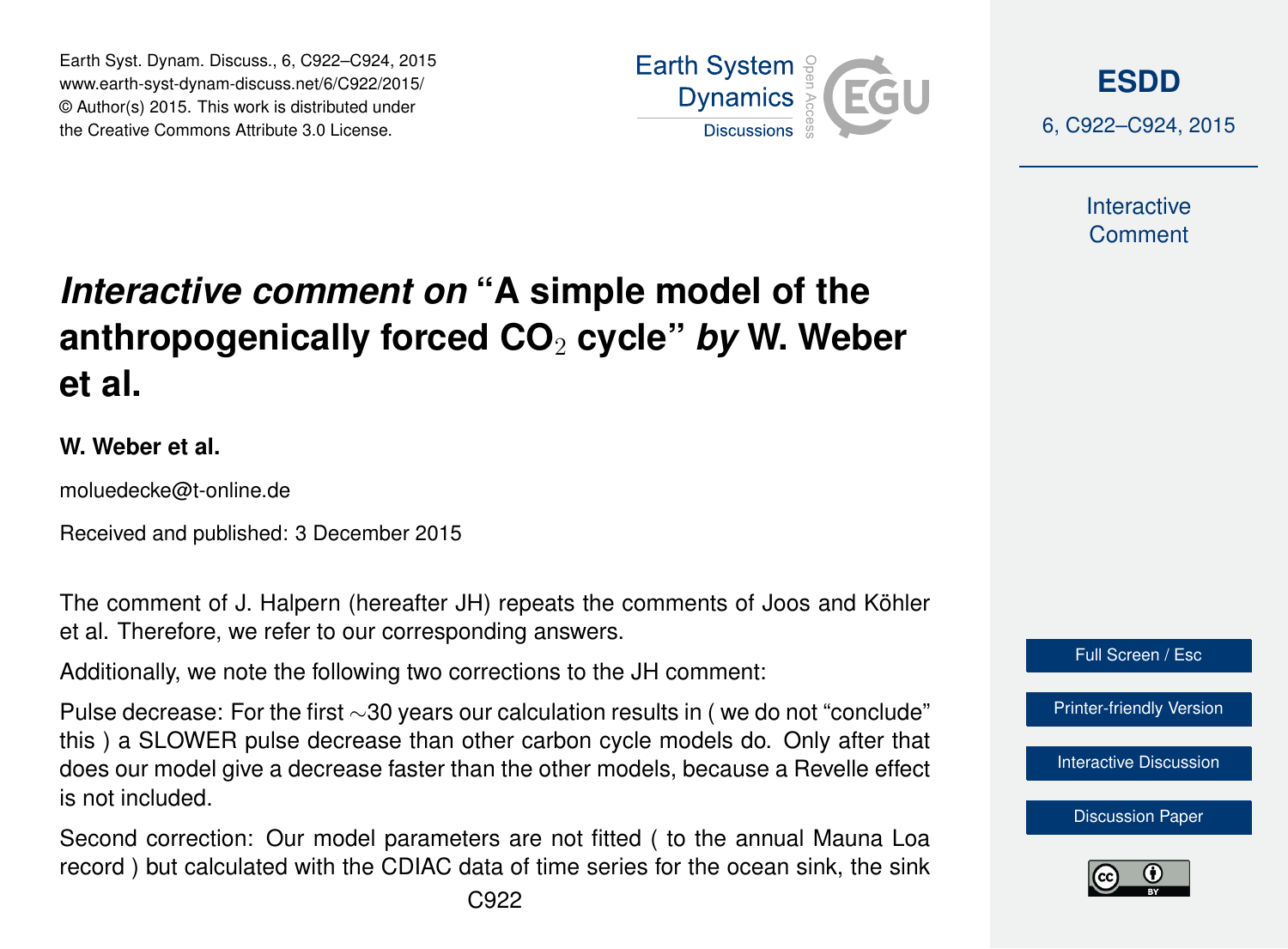into the biosphere and the Mauna Loa record (Eqs. 8, 9 in our paper). As a test in paragraph 4 under "An alternative method of parameter optimization" we use the nonlinear SIMPLEX method to evaluate the parameters. This is a fit. The parameter values of both methods agree confirming that the fitting method does NOT lead to more precise parameter values.

Further general remarks:

JH remarks that complex carbon models break the system down into ever finer details which means microscopic modeling. In contrast, we use phenomenological modeling, the two parameters in the Eq.(7) being derived from measurements. Two linear equations which represent the well-known law of mass action in chemistry are sufficient to describe correctly the CDIAC measurements and the Mauna Loa data. We agree that the model may not be sufficient to describe finer details beyond the CDIAC measurements. However, such data at present do not exist for the entire globe. More detailed calculations cannot be tested by measurements and must therefore, presently, remain hypothetical.

We note that until present no publications of complex models exist which reproduce consistently the CDIAC data. As Eby [1] and also Joos [2] show, considerable variation larger than the uncertainty of the CDIAC data exist between the results of the more complex models. A critique of this simple model would only be justified if it were shown that more complex models yield better agreement with measurements. We are not aware of models with better agreement.

Our linear model reproduces the CDIAC data for over ∼160 years. As a consequence, one can expect that linearity will be a good approximation for the next decades. At which CO2 concentration more complex models, which include nonlinearity or a Revelle effect, will be needed to describe measurements is beyond present knowledge.

After the three comments it seems to us helpful to emphasise in the final version of the paper that the simple model is sufficient for a correct description of presently avail**[ESDD](http://www.earth-syst-dynam-discuss.net)**

6, C922–C924, 2015

**Interactive Comment** 

Full Screen / Esc

[Printer-friendly Version](http://www.earth-syst-dynam-discuss.net/6/C922/2015/esdd-6-C922-2015-print.pdf)

[Interactive Discussion](http://www.earth-syst-dynam-discuss.net/6/2043/2015/esdd-6-2043-2015-discussion.html)

[Discussion Paper](http://www.earth-syst-dynam-discuss.net/6/2043/2015/esdd-6-2043-2015.pdf)